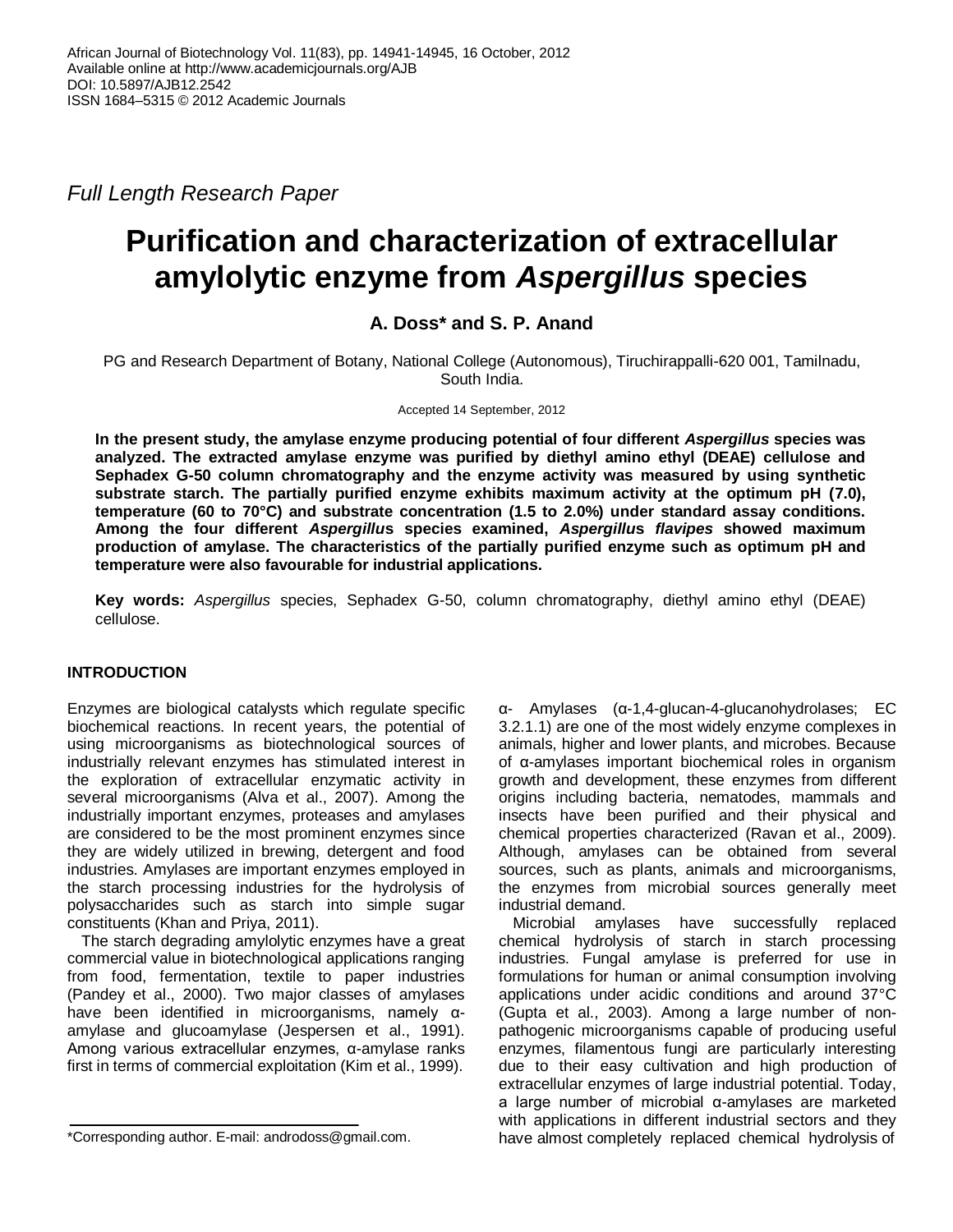starch in starch processing industry (Pandey et al., 2000; Patel et al., 2005). Each application requires unique properties with respect to specificity, stability, temperature and pH dependence. These applications require enzymes with high activity and thermostability. There are many advantages of using thermostable enzymes, such as an increased reaction rate and decreased contamination risk through the use of high temperatures (Metin et al., 2010). This study reports the partial purification and characterization of extracellular amylases from four different *Aspergillus* species.

#### **MATERIALS AND METHODS**

Four different *Aspergillus* species, including *Aspergillus versicolor*, *Aspergillus nidulans*, *Aspergillus flavipes* and *Aspergillus wentii* were obtained from the Department of Microbiology, Rathanavel Subramanium College of Arts and Science, Sulur, Coimbatore, Tamilnadu. Cultures were maintained by using Potato Dextrose agar media under 30°C for seven days and stored at 4°C.

#### **Enzyme production**

The mycelia mass of the above mentioned 7 days old cultures were transferred to enzyme production medium amended with 10% starch. The culture flasks were incubated for 7 days at 30°C on an orbital shaker (150 rpm). After incubation period, the cultures were filtered over a Whatman No.1 filter paper and dried to a constant weight at 80°C in a hot air oven. The dried fungal biomass was used for the determination of mycelia growth. The culture filtrate was centrifuged at 10.000 rpm for 20 min at 4°C. The clear supernatant obtained was used as crude amylase enzyme for further analysis. The enzyme activity was determined by using the Somogyi-Nelson's method (Nelson, 1944; Somogyi, 1952). One unit of amylase activity was defined as the amount of enzyme that liberates 1 mmol of reducing sugar (as glucose) per minute under the standard assay condition.

#### **Purification of α-amylase**

#### *Preparation of cell-free broth*

The culture filtrates of *Aspergillus* species were purified by ammonium sulfate 30% to gradually increase up to 70% saturation, column chromatography (DEAE cellulose) and gel filtration (Sephadex G-50). After ammonium sulfate saturation, protein precipitation was centrifuged at 10. 000 xg for 15 min at 4°C. The pellet was then dissolved in 0.1 M phosphate buffer (pH 6.9) and dialyzed against the same buffer overnight. The undissolved material in the dialysate was removed by centrifugation at 15.000 x*g*, and then the supernatant was pooled and designated as cell free broth. The cell free broth was frozen at -20°C for further purification steps.

#### *DEAE- cellulose column*

The cell-free broth was loaded on a DEAE- Cellulose column (5 x 20 cm glass column, flow rate 10 ml/1 h) equilibrated with 0.01 M phosphate buffer (pH 6.9). The activity fractions were collected separately and their enzyme activity was analyzed. Protein fractions exhibiting α-amylase activity were pooled in three peaks.

#### *Gel filtration on Sephadex G-50 column*

Amylase containing fractions (highest activity) were concentrated through ultrafiltration membrane cut-off 10 kDa and loaded on Sephadex G-50 column  $(2.5 \times 10 \text{ cm}, \text{ flow rate } 5 \text{ m}$  $/1 \text{ h})$ equilibrated with 0.05 M Tris-HCL buffer (pH 7.0). The active fractions were analyzed in standard assay condition and expressed in IU/ml.

#### **Protein determination**

Protein concentration was measured according to the study of Lowry et al. (1951) with bovine serum albumin as standard.

#### **Characterization of purified enzyme**

The purified enzyme was used for the determination of optimum temperature, pH and substrate concentration. To determine the optimum pH for the maximum amylase activity, enzyme assay was done at different pH levels (3.0 to 10.0). The amylase activity was also measured in the temperature range of 30 to 90°C to determine the temperature optima. The optimum substrate concentration for maximum enzyme activity was determined in terms of maximum reaction velocity (Vmax) and Michaelis constant (Km). Various concentrations of starch (0.5 to 4.0%) were incubated with purified enzyme and enzyme activity was determined.

### **RESULTS AND DISCUSSION**

Enzymes are substances present in the cells of living organisms in minute amounts and are capable of speeding up chemical reactions (associated with life processes), without themselves being altered after the reaction. The sources of α-amylases are quite diverse such as plants, animals and microbes. The major advantages of using microorganisms for production of amylases are the bulk production capability and to obtain enzymes of desired characteristics (Aiyer, 2005). To meet the growing demands in the area of industry, it is essential to improve the performance of enzyme extraction techniques and thus increase the yield without increasing the expenses of production. α-Amylase purification has mainly been restricted to a few species of fungi (AbouZeid, 1997).

The mycelia dry weight of currently studied four different *Aspergillus* species ranged between 145 and 194 mg and *A. versicolor* was found to produce highest mecelia biomass after seven days incubation period. The soluble protein content of crude enzymes extracted from four *Aspergillus* species ranged between 2.49 and 2.98 mg/ml with *A. flavipes* and *A. nidulans*. The result analysis of enzymes activity of crude enzyme revealed that the enzyme extracted from *A. wentii* exhibited the highest enzyme activity (298.1 IU/ml) followed by *A. flavipes* (269.41 IU/ml), *A. nidulans* (248.12 IU/ml) and *A. versicolor* (174.18 IU/ml) (Tables 1 to 4). After purification through (DEAE cellulose and Sephadex G-50) column chromatography, the enzymes extracted from *A. flavipes* and *A. versicolor* were found to contain highest protein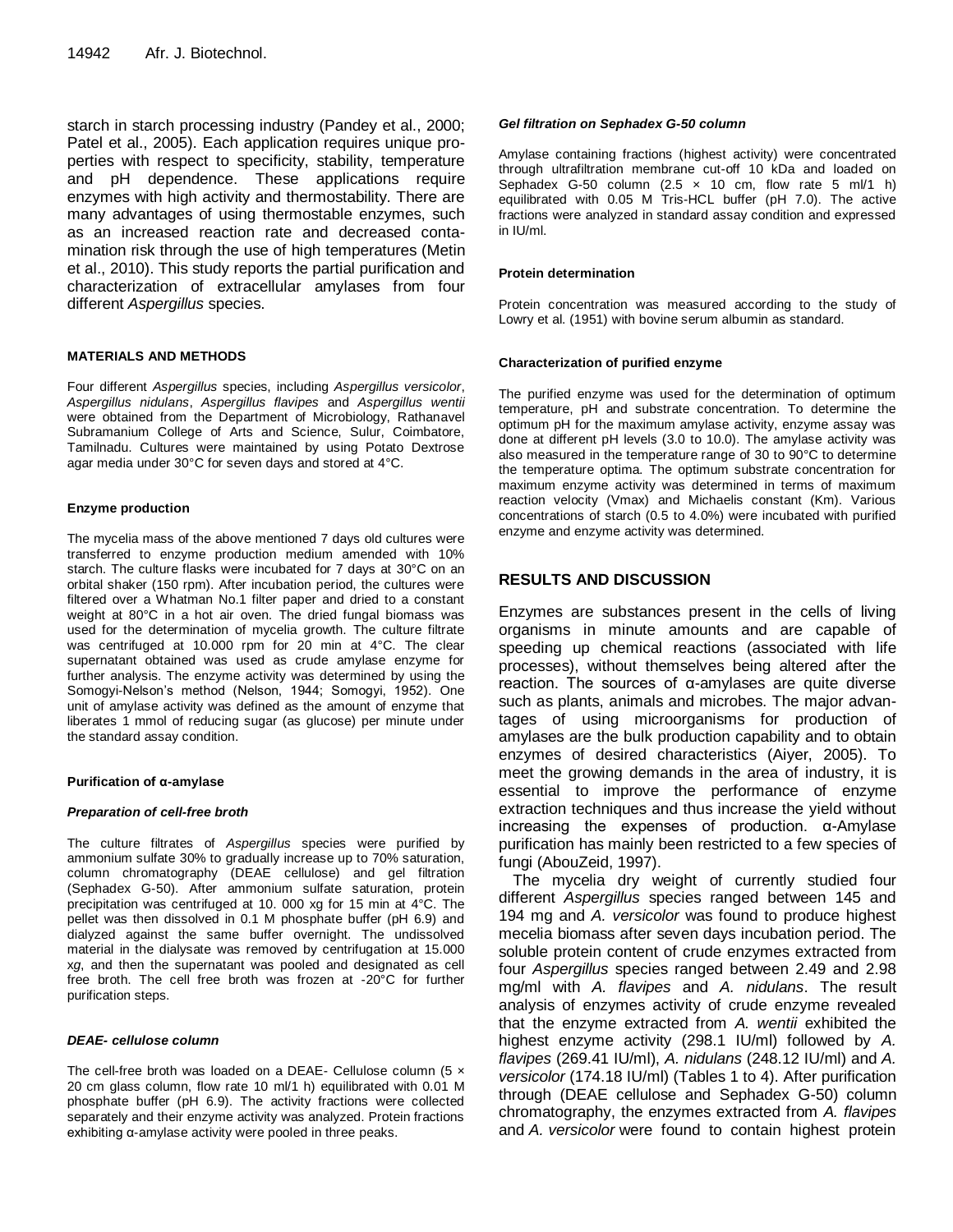| <b>Step</b>           | Total volume<br>(ml) | <b>Enzyme activity</b><br>$($ IU/ml $)$ | Soluble protein<br>(mg/ml) | <b>Total protein</b><br>(mg/ml) | <b>Total enzvme</b><br>activity (IU) | <b>Specific activity</b><br>(IU/mg/ protein/ml) | <b>Purification</b><br>(fold) |
|-----------------------|----------------------|-----------------------------------------|----------------------------|---------------------------------|--------------------------------------|-------------------------------------------------|-------------------------------|
| Culture filtrate      | 100                  | 174.18                                  | 2.84                       | 284                             | 17.418                               | 61.33                                           | .00                           |
| Ethanol precipitation | 40                   | 106.01                                  | 1.24                       | 49.6                            | 4240.4                               | 85.49                                           | .39                           |
| DEAE cellulose        | 20                   | 69.54                                   | 0.624                      | 12.48                           | 1390.8                               | 111.44                                          | 81.،                          |
| Sephadex G-50         | 14                   | 8.49                                    | 0.049                      | 0.735                           | 118.86                               | 161.71                                          | 2.63                          |

**Table 1.** Purification profile of extracellular amylase produced by *A. versicolor*.

**Table 2.** Purification profile of extracellular amylase produced by *A. nidulans*.

| <b>Step</b>           | Total volume<br>(ml) | <b>Enzyme activity</b><br>$($ IU/ml $)$ | Soluble protein<br>(mg/ml) | Total protein<br>(mg/ml) | Total enzyme<br>activity (IU) | <b>Specific activity</b><br>(IU/mg/ protein/ml) | <b>Purification</b><br>(fold) |
|-----------------------|----------------------|-----------------------------------------|----------------------------|--------------------------|-------------------------------|-------------------------------------------------|-------------------------------|
| Culture filtrate      | 100                  | 248.12                                  | 2.98                       | 298                      | 24812                         | 83.26                                           | 00.1                          |
| Ethanol precipitation | 46                   | 171.48                                  | 1.41                       | 64.86                    | 7888.08                       | 121.61                                          | .46                           |
| <b>DEAE</b> cellulose | 20                   | 80.19                                   | 0.618                      | 12.36                    | 1603.8                        | 129.75                                          | .55                           |
| Sephadex G-50         | 10                   | 7.48                                    | 0.051                      | 0.612                    | 89.76                         | 146.66                                          | .76                           |

**Table 3.** Purification profile of extracellular amylase produced by *A. flavipes*.

| Step                  | Total volume<br>(ml) | <b>Enzyme activity</b><br>(IU/ml) | Soluble protein<br>(mg/ml) | Total protein<br>(mg/ml) | <b>Total enzyme</b><br>activity (IU) | <b>Specific activity</b><br>(IU/mg/protein /ml) | <b>Purification</b><br>(fold) |
|-----------------------|----------------------|-----------------------------------|----------------------------|--------------------------|--------------------------------------|-------------------------------------------------|-------------------------------|
| Culture filtrate      | 100                  | 269.41                            | 2.89                       | 289                      | 26941                                | 93.22                                           | 1.00                          |
| Ethanol precipitation | 43                   | 168.31                            | .32                        | 56.76                    | 7239.33                              | 127.54                                          | 1.36                          |
| DEAE cellulose        | 20                   | 74.35                             | 0.542                      | 10.84                    | 1487                                 | 137.17                                          | 1.47                          |
| Sephadex G-50         | 15                   | 11.16                             | 0.056                      | 0.84                     | 167.4                                | 199.28                                          | $\sim$<br>۷.                  |

content (0.056 and 0.051 mg/ml, respectively) and enzyme activity (11.46 and 8.49 IU/ml) as compared to other species of the present study.

The properties of purified amylase enzyme like optimum pH, temperature and substrate concentration are given in Tables 5 to 7, respectively. The enzyme extracted from four different *Aspergillus* species exhibits maximum activity at pH 7.0. The selection of optimum pH is very essential for the production of amylase

(Pugalenthi et al., 2011). Maximum enzyme production of enzyme occurred at pH 7, very little growth was observed without enzyme production in medium at initial pH of 3 to 4. α -Amylases are generally stable over a wide range of pH from 4 to 11, though some are only stable within a narrow pH range (Kumar et al., 2012). These results suggest that the enzyme was not very sensitive to the change of pH. Therefore, the enzyme may have widespread application in many industrial

sectors.

The optimum temperature for the maximum activity of the purified amylase enzyme ranged from 60 to 70°C. Among the different species studied, *A. flavipes* was found to produce thermostable enzyme with temperature optima at 70°C. Results of the present study are in agreement with earlier report of Pugalenthi et al. (2011). The optimum temperature for α-amylases from fungal and yeast sources has generally been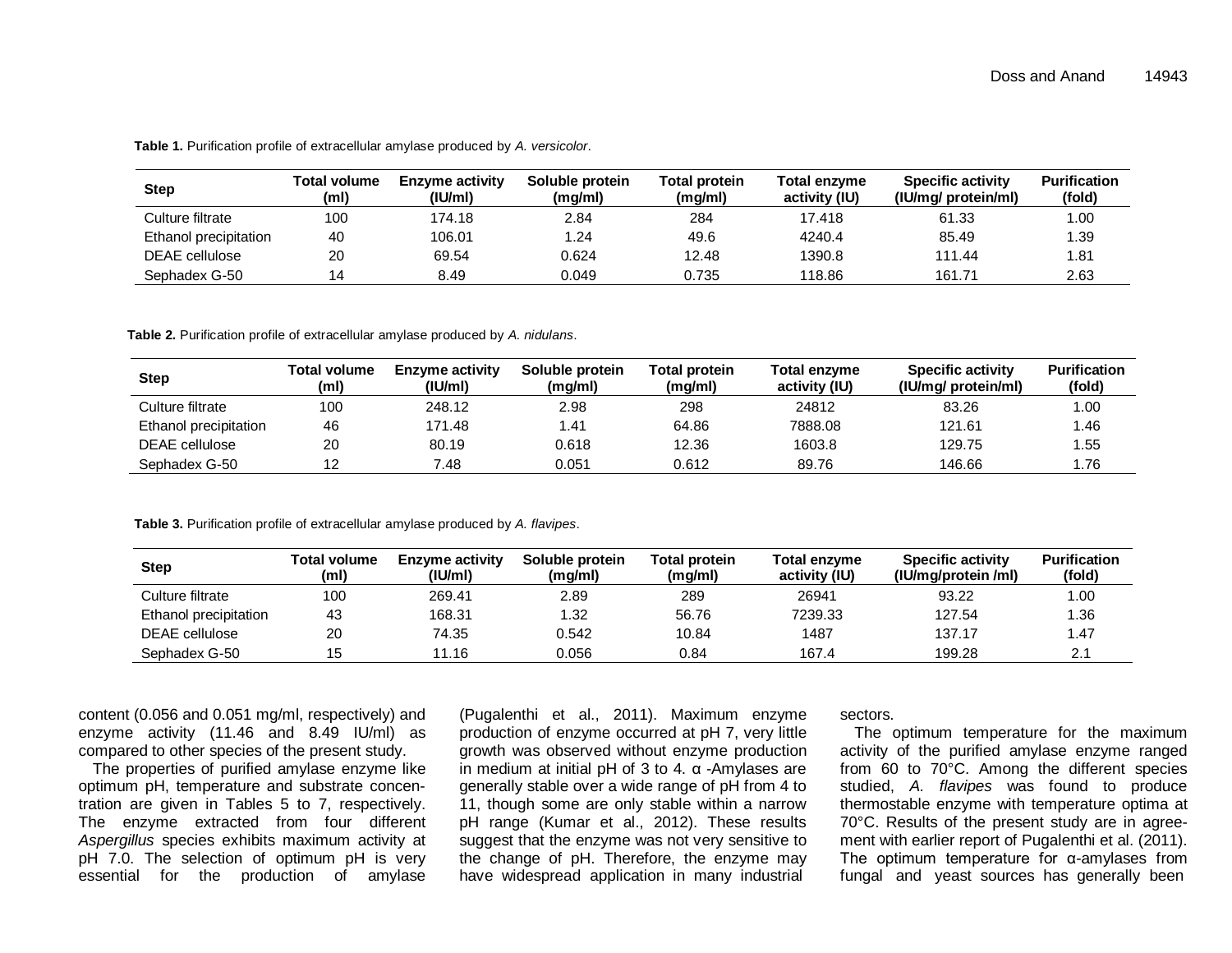| <b>Step</b>           | Total volume<br>(ml) | <b>Enzyme activity</b><br>$($ IU/ml $)$ | Soluble protein<br>(mg/ml) | <b>Total protein</b><br>(mg/ml) | Total enzyme<br>activity (IU) | <b>Specific activity</b><br>(IU/mg/ pro/ml) | <b>Purification</b><br>(fold) |
|-----------------------|----------------------|-----------------------------------------|----------------------------|---------------------------------|-------------------------------|---------------------------------------------|-------------------------------|
| Culture filtrate      | 100                  | 298.1                                   | 2.49                       | 249                             | 29810                         | 119.71                                      | 1.00 <sub>1</sub>             |
| Ethanol precipitation | 36                   | 172.3                                   | 1.12                       | 40.32                           | 6202.8                        | 153.83                                      | 28. ا                         |
| DEAE cellulose        | 20                   | 81.45                                   | 0.482                      | 9.64                            | 1629                          | 168.98                                      | 1.41                          |
| Sephadex G-50         | 10                   | 8.21                                    | 0.048                      | 0.48                            | 82.1                          | 171.04                                      | 42.۱                          |

**Table 4.** Purification profile of extracellular amylase produced by *A. wentii*.

**Table 5.** Effect of pH levels on the activity of the purified amylase produced by the different *Aspergillus* sp. studied.

| Microorganism | Enzyme activity (IU/ml) |                 |                 |                 |                 |       |                 |       |  |  |
|---------------|-------------------------|-----------------|-----------------|-----------------|-----------------|-------|-----------------|-------|--|--|
|               | pH <sub>3</sub>         | pH <sub>4</sub> | pH <sub>5</sub> | pH <sub>6</sub> | pH <sub>7</sub> | pH 8  | pH <sub>9</sub> | pH 10 |  |  |
| A. versicolor | 16.43                   | 27.32           | 45.67           | 57.23           | 63.21           | 51.70 | 40.67           | 31.45 |  |  |
| A. nidulans   | 19.25                   | 34.20           | 46.71           | 52.17           | 72.30           | 54.10 | 42.78           | 35.42 |  |  |
| A. flavipes   | 21.26                   | 46.12           | 55.24           | 67.27           | 52.22           | 44.80 | 32.17           | 22.05 |  |  |
| A. wentii     | 20.21                   | 39.39           | 52.17           | 63.45           | 54.15           | 41.72 | 29.27           | 20.51 |  |  |

**Table 6.** Effect of temperature on the activity of the purified amylase produced by the different *Aspergillus* sp. studied.

| Microorganism | <b>Enzyme activity (IU/ml)</b> |                |                |                |                |                |                |  |  |
|---------------|--------------------------------|----------------|----------------|----------------|----------------|----------------|----------------|--|--|
|               | $30^{\circ}$ C                 | $40^{\circ}$ C | $50^{\circ}$ C | $60^{\circ}$ C | $70^{\circ}$ C | $80^{\circ}$ C | $90^{\circ}$ C |  |  |
| A. versicolor | 22.43                          | 40.31          | 51.21          | 60.56          | 52.43          | 46.47          | 35.78          |  |  |
| A. nidulans   | 25.24                          | 40.37          | 52.11          | 62.75          | 53.30          | 48.71          | 39.50          |  |  |
| A. flavipes   | 26.15                          | 42.11          | 54.24          | 65.15          | 51.10          | 43.77          | 31.18          |  |  |
| A. wentii     | 30.14                          | 35.24          | 53.42          | 63.48          | 57.65          | 47.80          | 40.43          |  |  |

**Table 7.** Effect of substrate concentration on the activity of the purified amylase produced by the different *Aspergillus* sp. studied.

|               |                                     |       |       |       | <b>Enzyme activity (IU/ml)</b> |       |       |       |  |  |
|---------------|-------------------------------------|-------|-------|-------|--------------------------------|-------|-------|-------|--|--|
| Microorganism | Substrate concentration: 0.5 to 4%) |       |       |       |                                |       |       |       |  |  |
|               | 0.5                                 | 1.0   | 5.،   | 2.0   | $2.5\,$                        | 3.0   | 3.5   | 4.0   |  |  |
| A. versicolor | 20.23                               | 35.45 | 46.98 | 53.54 | 41.42                          | 37.23 | 31.89 | 26.50 |  |  |
| A. nidulans   | 23.31                               | 32.59 | 40.08 | 51.74 | 40.25                          | 35.30 | 30.11 | 23.41 |  |  |
| A. flavipes   | 21.14                               | 31.52 | 36.48 | 43.24 | 38.12                          | 31.34 | 28.87 | 22.20 |  |  |
| A. wentii     | 24.29                               | 31.48 | 39.54 | 48.81 | 40.97                          | 35.83 | 30.90 | 23.20 |  |  |